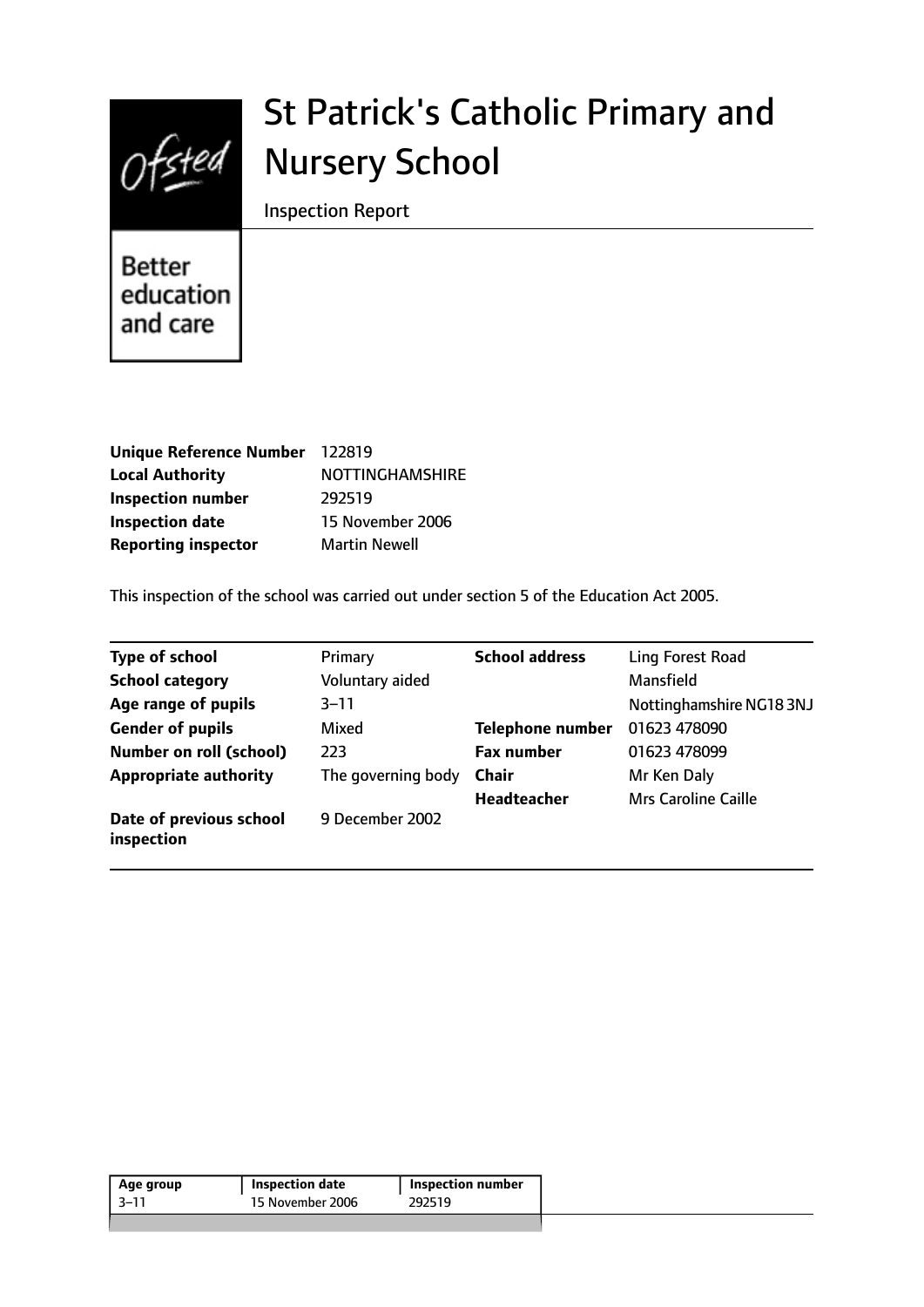© Crown copyright 2006

Website: www.ofsted.gov.uk

This document may be reproduced in whole or in part for non-commercial educational purposes, provided that the information quoted is reproduced without adaptation and the source and date of publication are stated.

Further copies of this report are obtainable from the school. Under the Education Act 2005, the school must provide a copy of this report free of charge to certain categories of people. A charge not exceeding the full cost of reproduction may be made for any other copies supplied.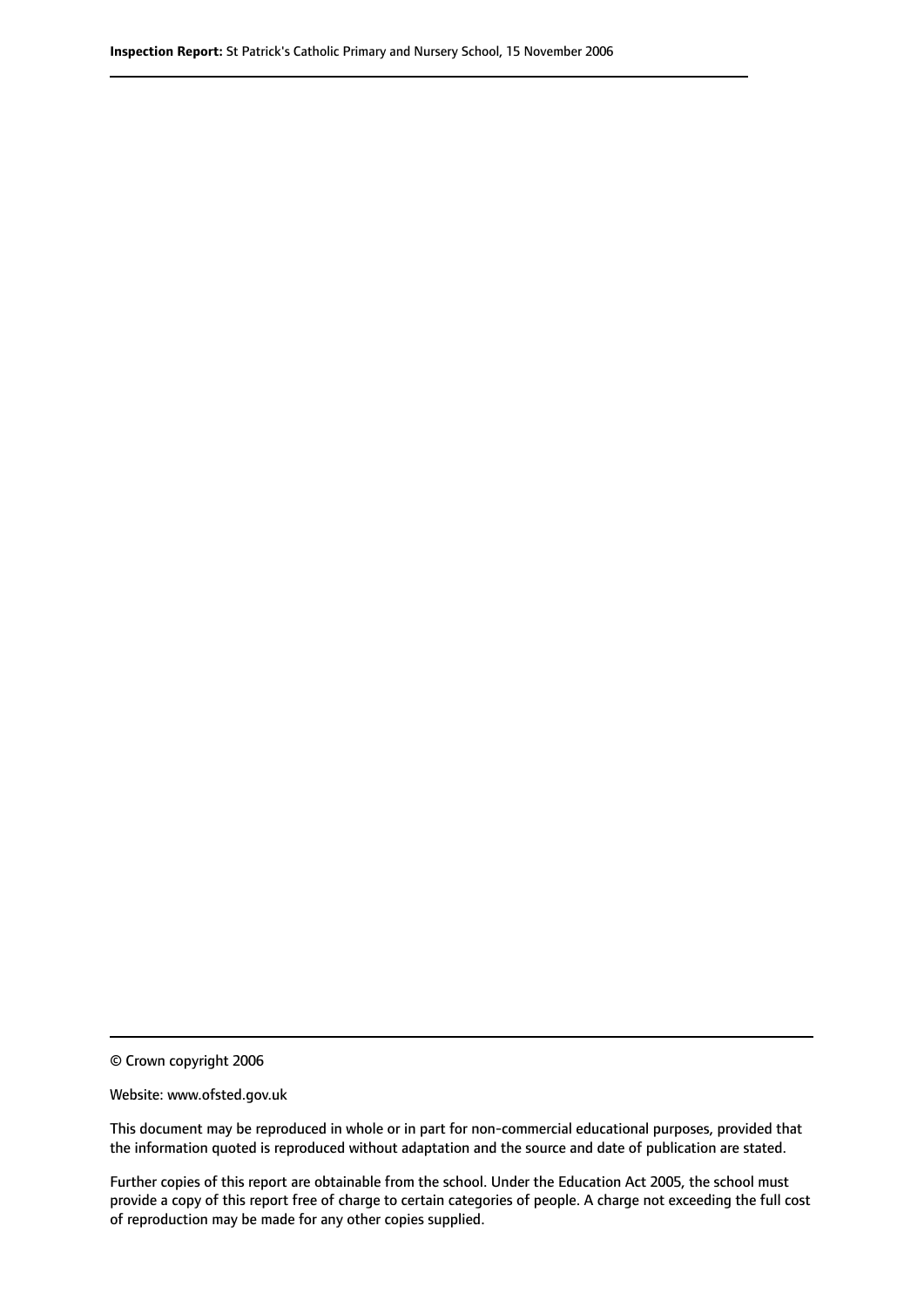# **Introduction**

The inspection was carried out by an Additional Inspector over one day.

## **Description of the school**

The school is average in size and has a large catchment area covering the parish boundaries. Most pupils are from White British families. A small number of pupils are from a range of other ethnic backgrounds. A few pupils are at an early stage of learning English. Pupils' social and economic backgrounds vary but are broadly average. A below average proportion of pupils has learning difficulties or disabilities.

## **Key for inspection grades**

| Good         |
|--------------|
|              |
| Satisfactory |
| Inadequate   |
|              |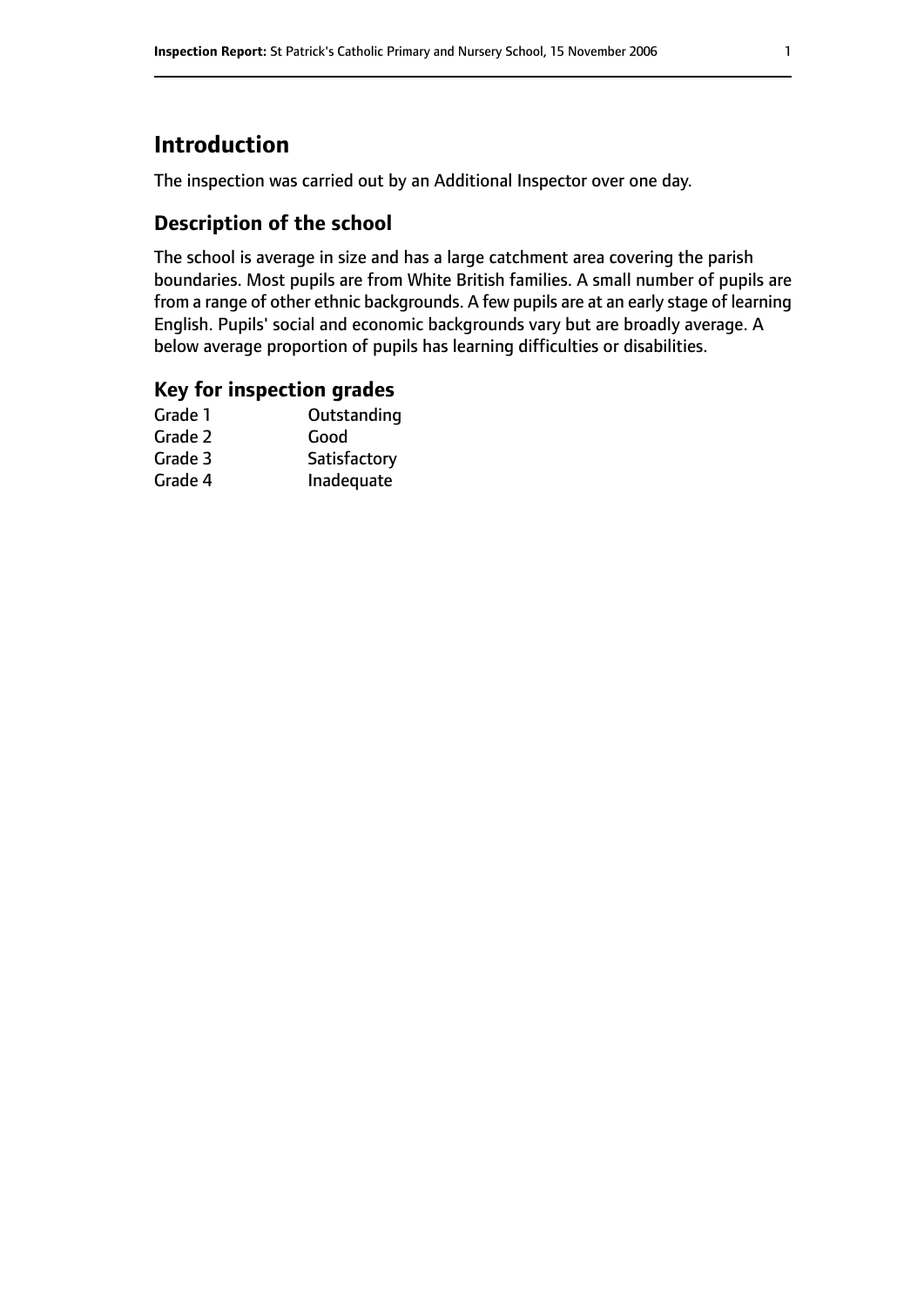# **Overall effectiveness of the school**

#### **Grade: 1**

Saint Patrick'sis an outstanding school and rightly deservesthe overwhelming support and confidence it gets from parents and the wider community. As a parent stated, 'The individual progress of pupils is amazing; I'm delighted my children come here.'

All staff go out of their way to meet the individual needs of the pupils and this contributes much to the exceptional overall progress that they make during their time in school. The school's success is due to how well the school is led and managed, the good quality teaching, the rich array of learning experiences and the exceptional care and support that are provided.

Under the excellent leadership of the headteacher, all staff and governors work together exceptionally well and share a desire to provide a high quality of education for all pupils. The school never rests on its laurels or stands still but instead just sets the bar higher. The school's self-evaluation is highly effective and at its core is the thorough analysis of test and assessment data and the rigorous monitoring of teaching and learning. Any weaknesses that emerge are tackled swiftly and improvements follow. All these factors contribute to the excellent progress since the last inspection, the school's very strong capacity for continued improvement and the outstanding value for money it provides.

Achievement is outstanding. When children start at school, attainment is a little below average. By the time pupils leave school, standards are exceptionally high. The good provision in the Foundation Stage helps children to make good progress. As pupils move through the school progress does not falter and is at times outstanding, particularly in Year 6. The only relative weakness is that writing standards, as measured by the number of pupils who reach the higher levels, are not as strong as other subjects. Pupils need more opportunities to practise writing in wider contexts than at present. The procedures that are in place for assessing and tracking pupils' progress, the very challenging target setting and pupils' own knowledge of the levels they are working at, are all impressive and make a significant contribution to how well all pupils learn and achieve.

Teaching is good and at times outstanding because lessons are well paced, challenging and fun. Learning is brought springing to life by a curriculum that is rich and varied and provides many enrichment opportunities. Learning and pupils' well-being are further enhanced by the plentiful chances pupils have to gain a strong understanding of how to live healthily, stay safe and be economically aware. A particularly significant factor in the school's success is the pupils as they play their part to the full in making the school what it is. Their behaviour, attitudes, enthusiasm, desire to do well and the role they play in their own learning are all outstanding and help to create a 'special' ethos that wraps around the school. The many strengths of the school provide a winning combination that enables pupils to leave the school as confident, socially aware and high-achieving individuals.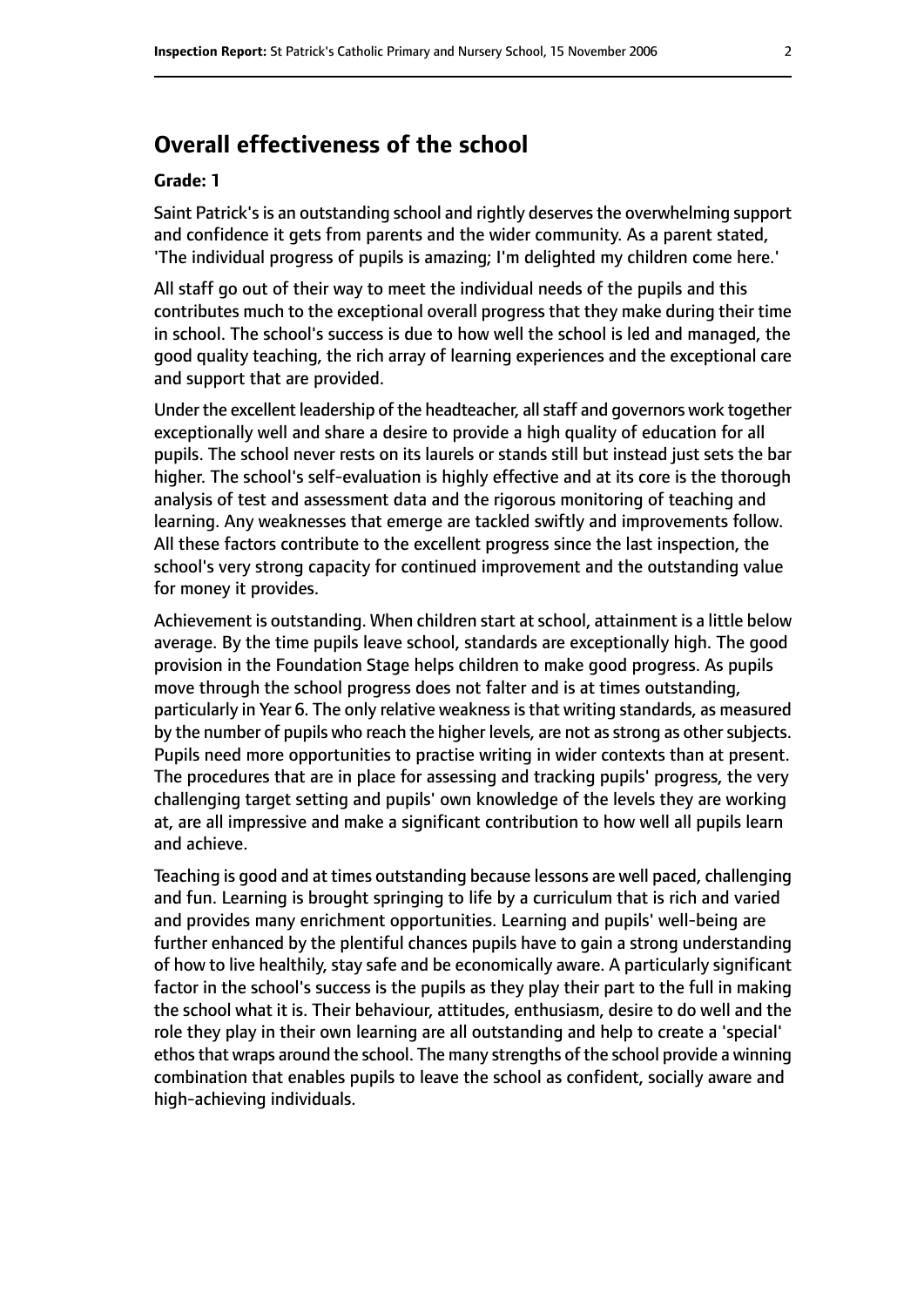## **What the school should do to improve further**

• Further raise writing standards by planning more opportunities to develop pupils' writing skills across different subjects.

## **Achievement and standards**

#### **Grade: 1**

The good, and at times, better progress that all pupils make in the Foundation Stage and in Years 1 and 2 means that standards are close to average by the end of the Reception year and above average by the end of Year 2. By the time that pupils leave the school standards are exceptionally high. A very high percentage of pupils reach Level 5 by Year 6, which is one level higher than expected for 11-year-olds. In 2006 the data shows that 100% of pupils reached Level 5 in science, 82% in reading and nearly 80% in mathematics. The 2005 national data to measure how well pupils progressed between Year 2 and Year 6 placed the school in the best 3% of schools nationally and showed that boys and girls and pupils of differing abilities or ethnicities achieved equally well. The provisional data for 2006 shows further improvement. These figures paint an impressive picture and continue the significantly upward trend in attainment which has been evident since 2003. The only 'blip' is in writing standards acrossthe school which, although good, lag behind reading, particularly in the number of pupils reaching higher standards. The school is rigorously tackling this issue. Pupils' outstanding achievement and high attainment owe much to the good teaching, the excellent assessment and challenging target setting procedures that are ensured by the leadership of the school.

## **Personal development and well-being**

#### **Grade: 1**

Pupils' outstanding personal development is reflected in their exemplary behaviour, their love of school, their infectious enthusiasm and their desire to do well. Pupils are adamant that bullying does not occur because, 'Behaviour is fantastic and we look out for one another.' Attendance is above the national average. Pupils' spiritual, moral, social and cultural development is outstanding. Pupils are very reflective, show a genuine and deep concern for the well-being of others and have high levels of knowledge and respect for cultures and traditions different from their own. Pupils feel that their views are always listened to and they relish the host of responsibilities and opportunities that are provided for them to make a telling contribution to the school and wider community. Pupils have a good awareness of what is needed to lead healthy lifestyles and an excellent understanding of how to keep safe. Setting up and participating in fund raising and other economic enterprises prepares them very well for their future economic well-being.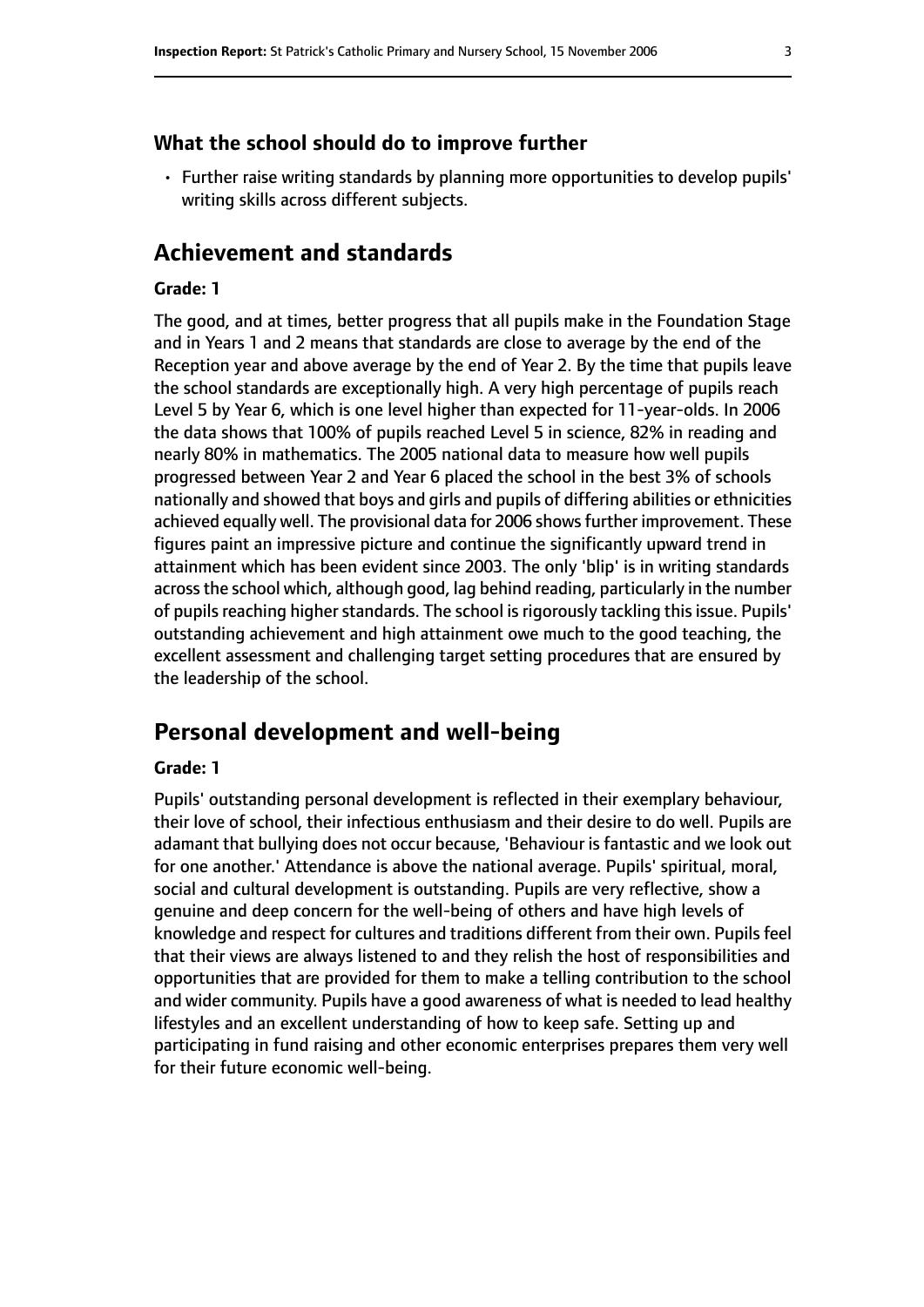# **Quality of provision**

## **Teaching and learning**

#### **Grade: 2**

Teaching and learning are good with some outstanding aspects. Lessons are often packed with challenge and teachers expect a lot of pupils. Relationships are excellent and teachers are very effective at building up pupils' self-esteem so that they are always ready to ask and answer questions. The good use made of computerised whiteboards brings learning to life and seizes and maintains the interest of the pupils. Teaching assistants play an influential role in supporting and enhancing learning. Consistently outstanding teaching is evident in Year 6 because of very high expectations, excellent subject knowledge and a vibrancy that enthuses the pupils and keeps them hanging on the teacher's every word. Occasionally in other year groups, work is not consistently matched to the differing abilities of pupils. Assessment is excellent. The rigorous and robust procedures for tracking pupils' progress and setting challenging targets, the marking of pupils' work and pupils' involvement in setting and reviewing their own targets all make a significant contribution to achievement.

## **Curriculum and other activities**

#### **Grade: 2**

The curriculum is rich and varied and adds to pupils' academic and personal development. From the Foundation Stage to Year 6 literacy, numeracy, computer and investigative skills are mostly developed very well but there is room for improvement in how pupils' writing skills are developed in different subjects. Good provision is made for pupils with learning difficulties and the small number of pupils at an early stage of acquiring English. The good use the school makes of visits, visitors and links with institutions such as The Northern Ballet Theatre, together with a good array of after-school clubs, all bring another dimension to pupils' learning. They also have good opportunities to learn a foreign language and to perform in dance and drama productions in front of large audiences. The headteacher's vision for a curriculum 'that enables all pupils to grow in every way' is further realised through the good emphasis the school places on helping pupils live healthily, develop good citizenship skills and make a noticeable contribution to the local community.

## **Care, guidance and support**

#### **Grade: 1**

This aspect of school life is outstanding. A view of one parent, echoed by others, is that, 'The school provides an excellent learning platform in a very caring atmosphere.' Pupils feel very safe and secure in school and know that there is always someone to talk to if they have any concerns. As pupils pointed out, 'There is a worry box in the prayer area that you can put a note into.... but it's always empty!' Very thorough attention is paid to procedures for safequarding pupils, child protection, risk assessment and general health and safety. The school draws very effectively on a range of external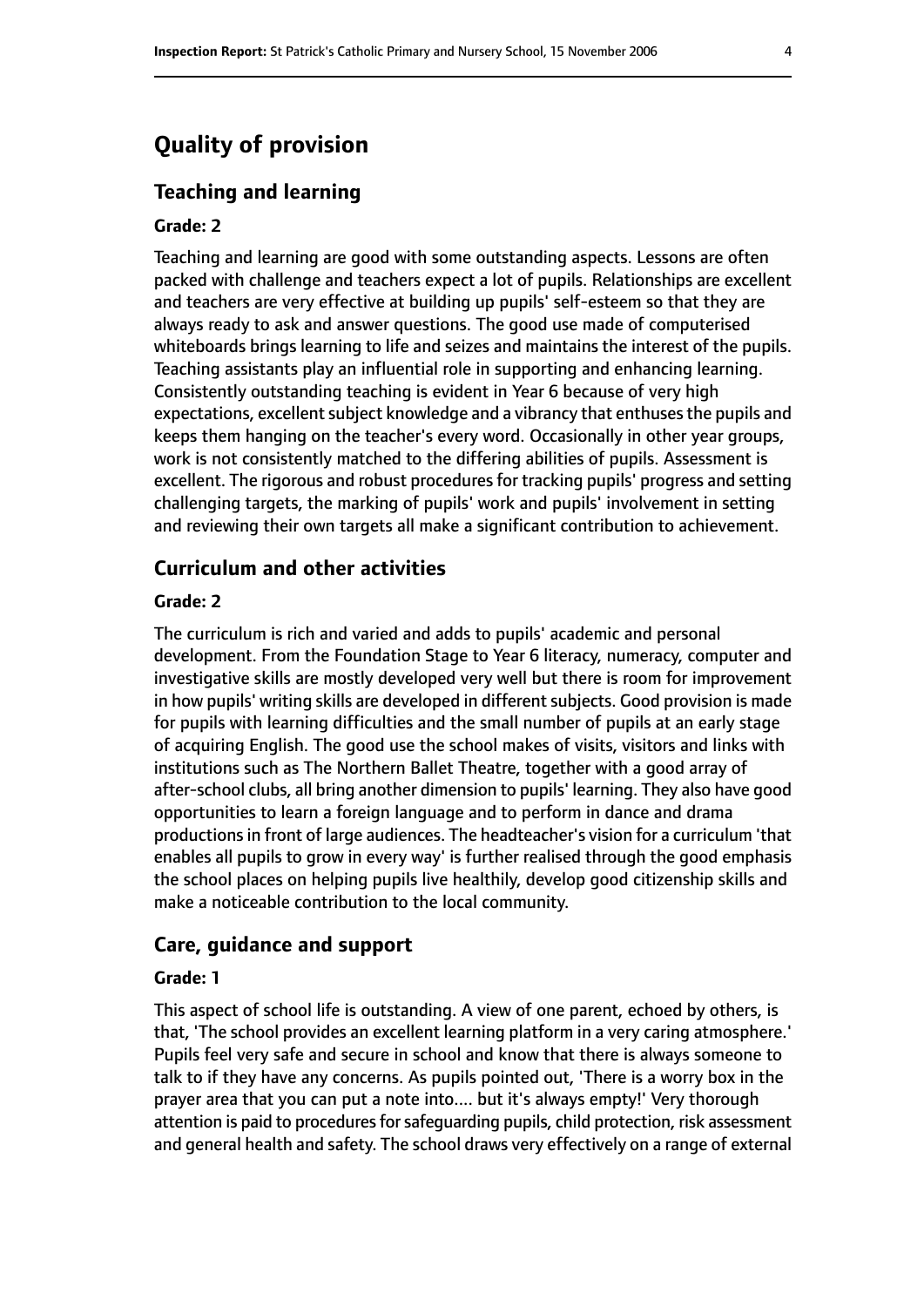support agencies if help is needed for pupils experiencing learning or other difficulties. A particularly impressive feature of the school's excellent assessment procedures is the role played by pupils. They set and review their own personal academic and social targets and have a very good grasp of precisely what level they are working at in a number of subjects and what they need to do to reach the next level.

## **Leadership and management**

## **Grade: 1**

Leadership and management by the headteacher are outstanding and are pivotal reasons for the impressive and continued improvement in standards over the last three years. She is very well supported by a highly effective deputy headteacher and strong senior management team. Together they have created an exceptional team spirit which is focused on attaining high standards and the best quality of education for all pupils. Teaching and learning are monitored regularly and effectively by the head, deputy and subject leaders. Data analysis is rigorous and robust. The school's self-evaluation is highly effective, if a little modest, but it reflects the school's constant desire to do better. It is this desire that lies at the core of the school's many successes. Also any identified weaknesses are tackled swiftly through very well planned support, interventions or strategies that often see immediate and then sustained improvement. Governance is good because governors are both very supportive and play an influential role in monitoring the work and performance of the school. Based on the school's excellent track record of improvement, its capacity for further and continued success is outstanding.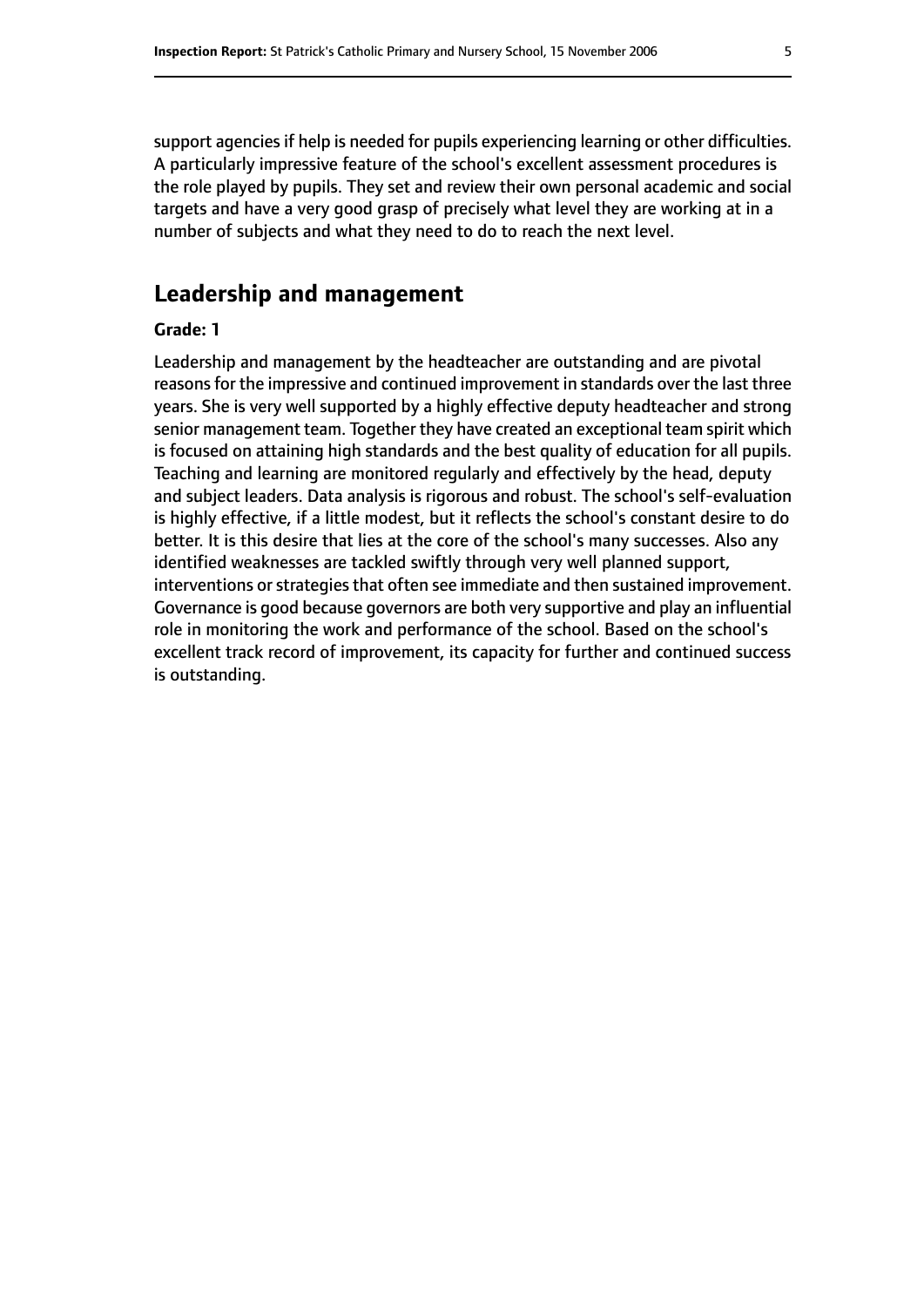**Any complaints about the inspection or the report should be made following the procedures set out inthe guidance 'Complaints about school inspection', whichis available from Ofsted's website: www.ofsted.gov.uk.**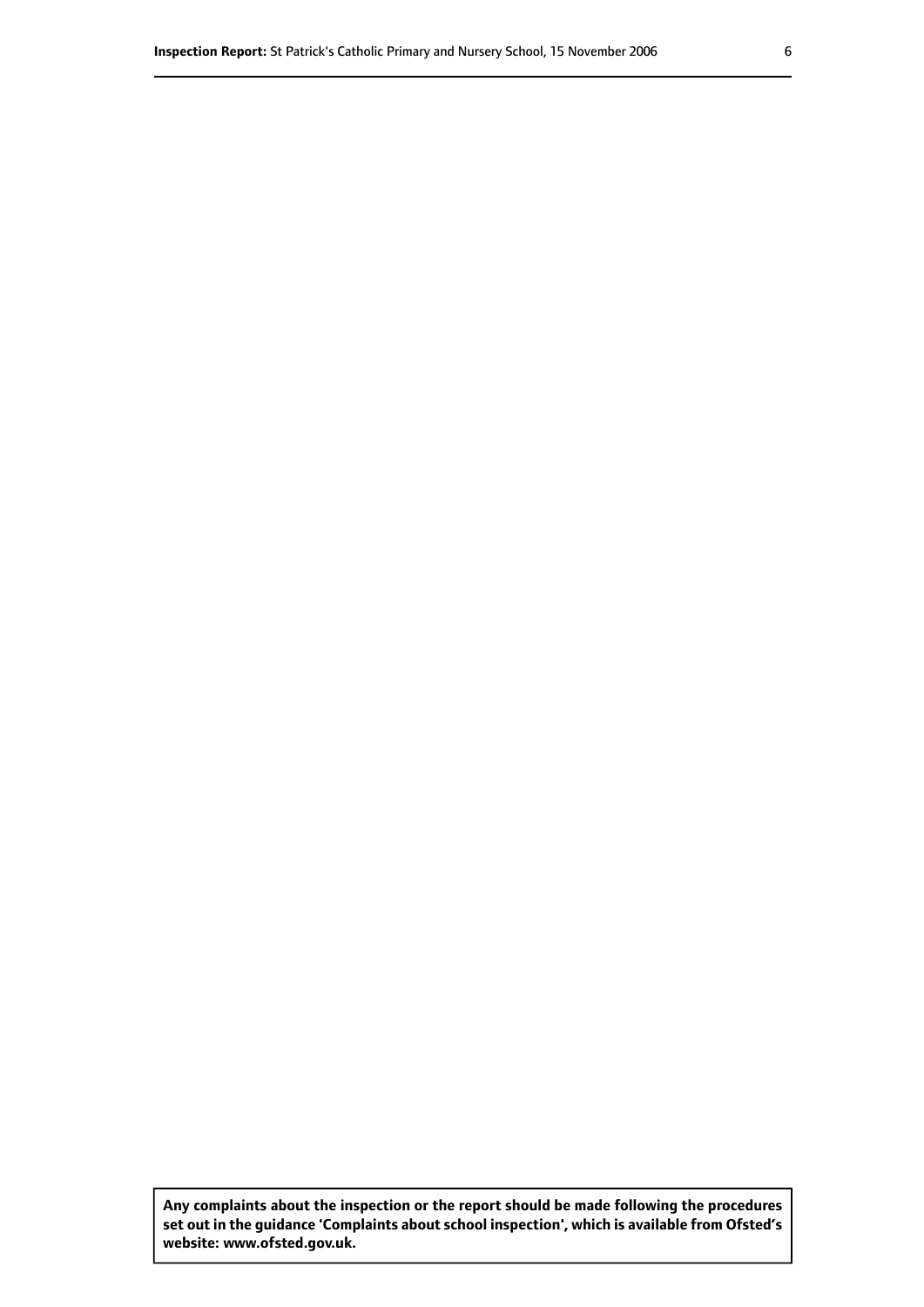| Key to judgements: grade 1 is outstanding, grade 2 good, grade 3 satisfactory, and grade 4 | School  |
|--------------------------------------------------------------------------------------------|---------|
| inadeauate                                                                                 | Overall |

## **Overall effectiveness**

| How effective, efficient and inclusive is the provision of education, integrated<br>care and any extended services in meeting the needs of learners? |     |
|------------------------------------------------------------------------------------------------------------------------------------------------------|-----|
| How well does the school work in partnership with others to promote learners'<br>well-being?                                                         |     |
| The quality and standards in the Foundation Stage                                                                                                    |     |
| The effectiveness of the school's self-evaluation                                                                                                    |     |
| The capacity to make any necessary improvements                                                                                                      |     |
| Effective steps have been taken to promote improvement since the last<br>inspection                                                                  | Yes |

# **Achievement and standards**

| How well do learners achieve?                                                                               |  |
|-------------------------------------------------------------------------------------------------------------|--|
| The standards <sup>1</sup> reached by learners                                                              |  |
| How well learners make progress, taking account of any significant variations between<br>groups of learners |  |
| How well learners with learning difficulties and disabilities make progress                                 |  |

# **Personal development and well-being**

| How good is the overall personal development and well-being of the<br>learners?                                  |  |
|------------------------------------------------------------------------------------------------------------------|--|
| The extent of learners' spiritual, moral, social and cultural development                                        |  |
| The behaviour of learners                                                                                        |  |
| The attendance of learners                                                                                       |  |
| How well learners enjoy their education                                                                          |  |
| The extent to which learners adopt safe practices                                                                |  |
| The extent to which learners adopt healthy lifestyles                                                            |  |
| The extent to which learners make a positive contribution to the community                                       |  |
| How well learners develop workplace and other skills that will contribute to<br>their future economic well-being |  |

# **The quality of provision**

| How effective are teaching and learning in meeting the full range of the<br>  learners' needs?                      |  |
|---------------------------------------------------------------------------------------------------------------------|--|
| $\mid$ How well do the curriculum and other activities meet the range of needs<br>$\mid$ and interests of learners? |  |
| How well are learners cared for, guided and supported?                                                              |  |

 $^1$  Grade 1 - Exceptionally and consistently high; Grade 2 - Generally above average with none significantly below average; Grade 3 - Broadly average to below average; Grade 4 - Exceptionally low.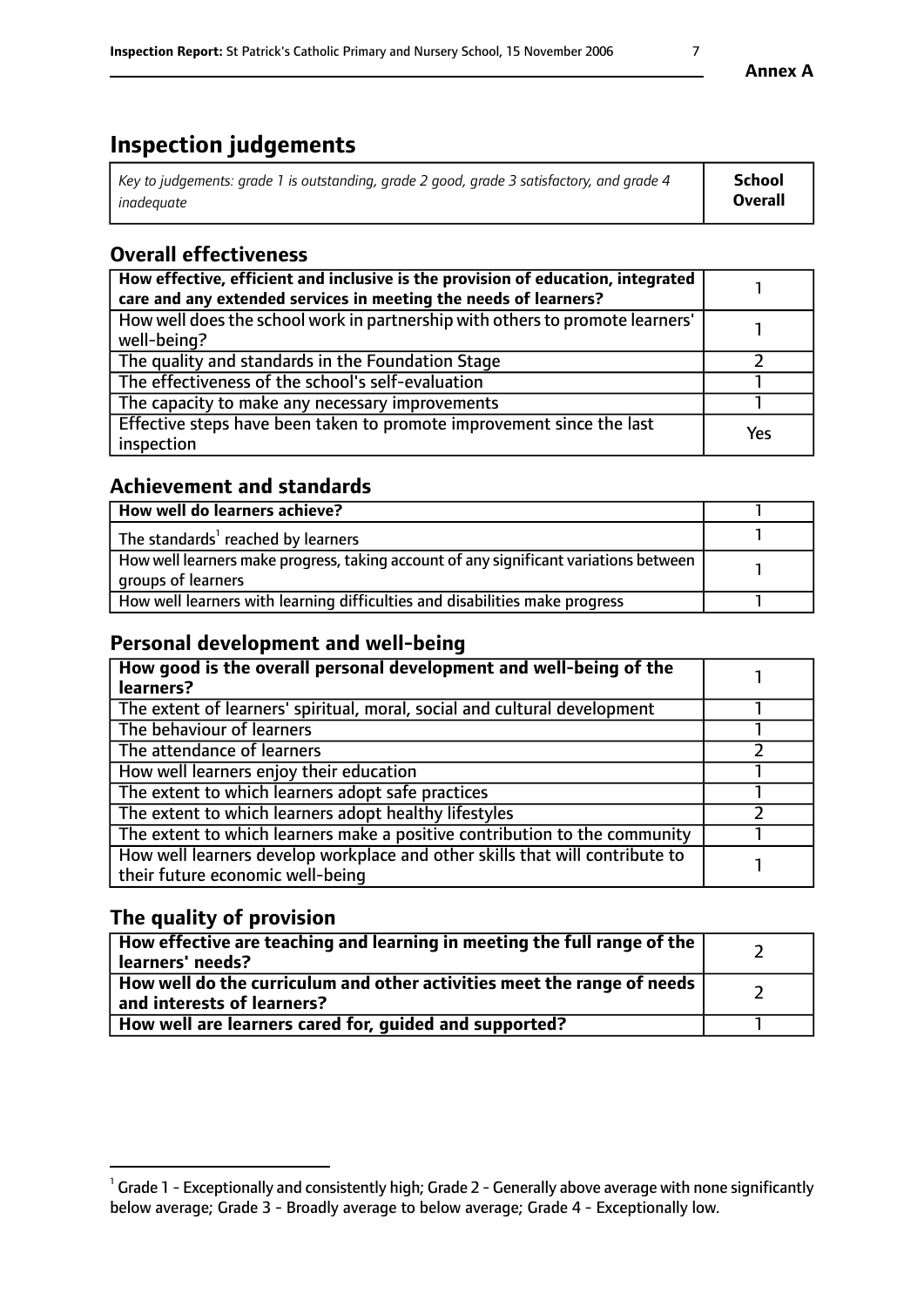# **Leadership and management**

| How effective are leadership and management in raising achievement<br>and supporting all learners?                                              |           |
|-------------------------------------------------------------------------------------------------------------------------------------------------|-----------|
| How effectively leaders and managers at all levels set clear direction leading<br>to improvement and promote high quality of care and education |           |
| How effectively performance is monitored, evaluated and improved to meet<br>challenging targets                                                 |           |
| How well equality of opportunity is promoted and discrimination tackled so<br>that all learners achieve as well as they can                     |           |
| How effectively and efficiently resources, including staff, are deployed to<br>achieve value for money                                          |           |
| The extent to which governors and other supervisory boards discharge their<br>responsibilities                                                  |           |
| Do procedures for safequarding learners meet current government<br>requirements?                                                                | Yes       |
| Does this school require special measures?                                                                                                      | No        |
| Does this school require a notice to improve?                                                                                                   | <b>No</b> |